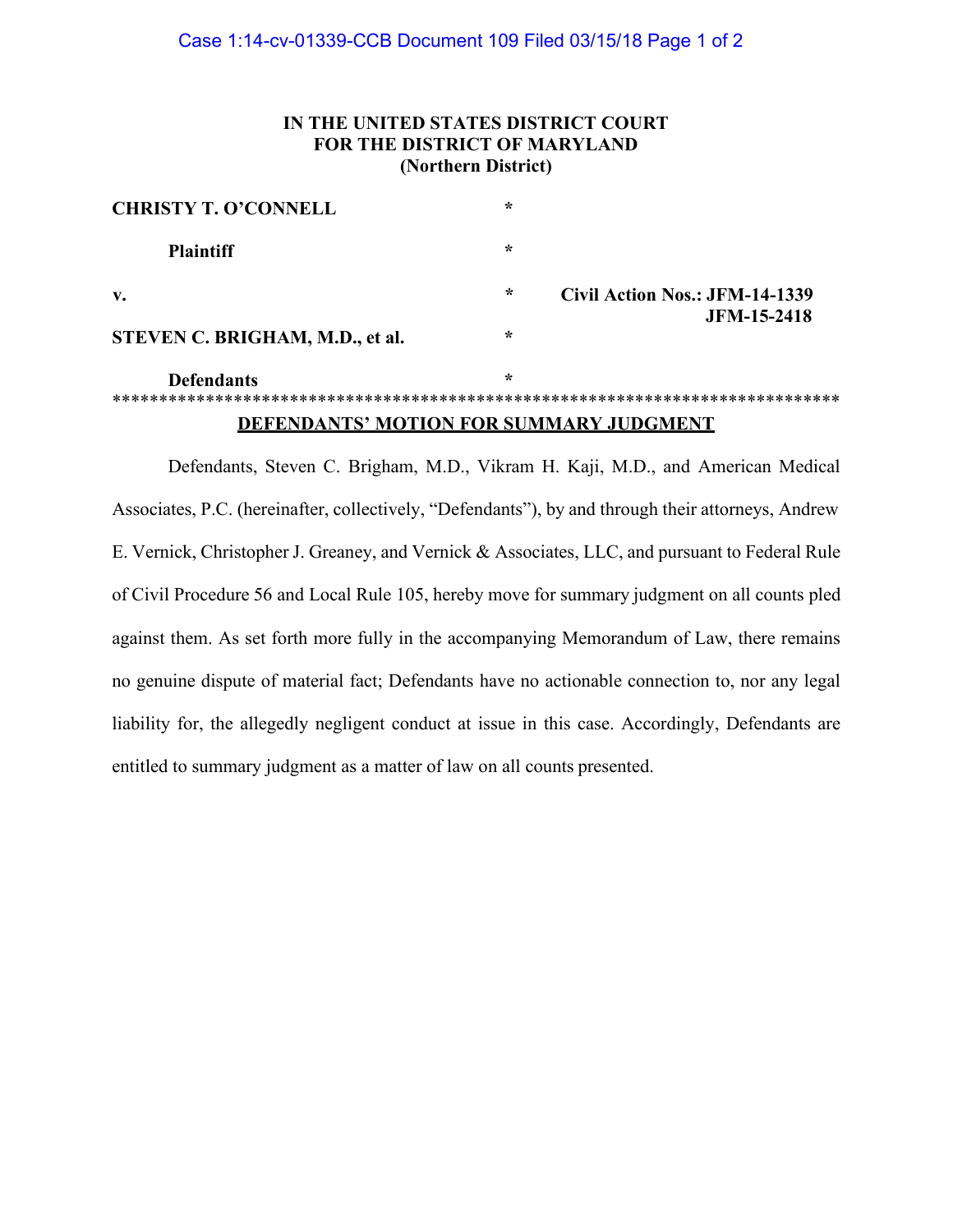Case 1:14-cv-01339-CCB Document 109 Filed 03/15/18 Page 2 of 2

Respectfully submitted,

# **VERNICK & ASSOCIATES, LLC**

/s/

Andrew E. Vernick, Esquire (Bar No.: 00416) Christopher J. Greaney, Esquire (Bar No.: 30173) Vernick & Associates, LLC 111 Annapolis Street Annapolis, MD 21401 [avernick@vernicklegal.com](mailto:avernick@vernicklegal.com) [cgreaney@vernicklegal.com](mailto:cgreaney@vernicklegal.com) (443) 333-4044 (Phone) *Counsel for Defendants Steven C. Brigham, M.D., Vikram H. Kaji, M.D., and American Medical Associates, P.C.*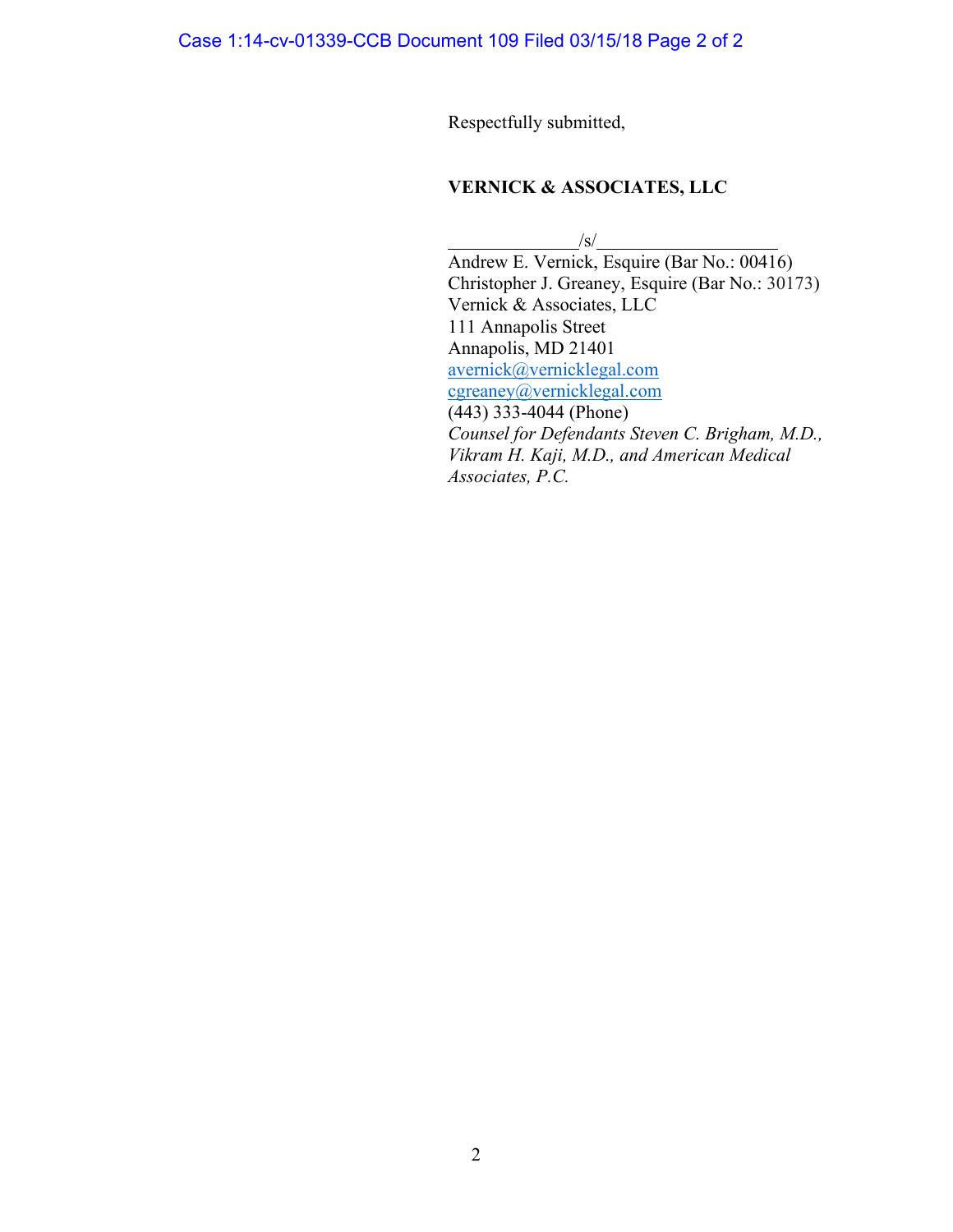# **IN THE UNITED STATES DISTRICT COURT FOR THE DISTRICT OF MARYLAND (Northern District)**

| <b>CHRISTY T. O'CONNELL</b>             | $\star$ |                                |
|-----------------------------------------|---------|--------------------------------|
| <b>Plaintiff</b>                        | $\star$ |                                |
| V.                                      | $\star$ | Civil Action Nos.: JFM-14-1339 |
| STEVEN C. BRIGHAM, M.D., et al.         | $\star$ | <b>JFM-15-2418</b>             |
| <b>Defendants</b>                       | $\star$ |                                |
|                                         |         |                                |
| <b>MEMORANDUM OF LAW IN SUPPORT OF</b>  |         |                                |
| DEFENDANTS' MOTION FOR SUMMARY JUDGMENT |         |                                |

Defendants, Steven C. Brigham, M.D., Vikram H. Kaji, M.D., and American Medical Associates, P.C. (hereinafter, collectively, "Defendants"), by and through their attorneys, Andrew E. Vernick, Christopher J. Greaney, and Vernick & Associates, LLC, and pursuant to Federal Rule of Civil Procedure 56 and Local Rule 105, hereby move for summary judgment on all counts brought against them. In support thereof, Defendants state as follows:

#### **I. STATEMENT OF FACTS**

### **A. Material Facts and Allegations as to Defendants Generally**

This action for medical malpractice was initiated with the filing of a Complaint by Plaintiff Christy T. O'Connell on April 21, 2014, which Complaint named American Medical Associates, P.C. ("AMA") as one of multiple defendants to the action. (*See* ECF No. 1). Thereafter, in August 2015, Plaintiff filed a separate Complaint against Defendants Steven C. Brigham, M.D. and Vikram H. Kaji, M.D., arising out of the same nucleus of facts pled in the original Complaint and docketed with this Court as Case No. 1:15-cv-02418-JFM. The cases were subsequently consolidated by Court Order dated October 16, 2015. (ECF No. 49), and are collectively incorporated into the Amended Complaint Plaintiff filed on August 6, 2015. (ECF No. 45-2).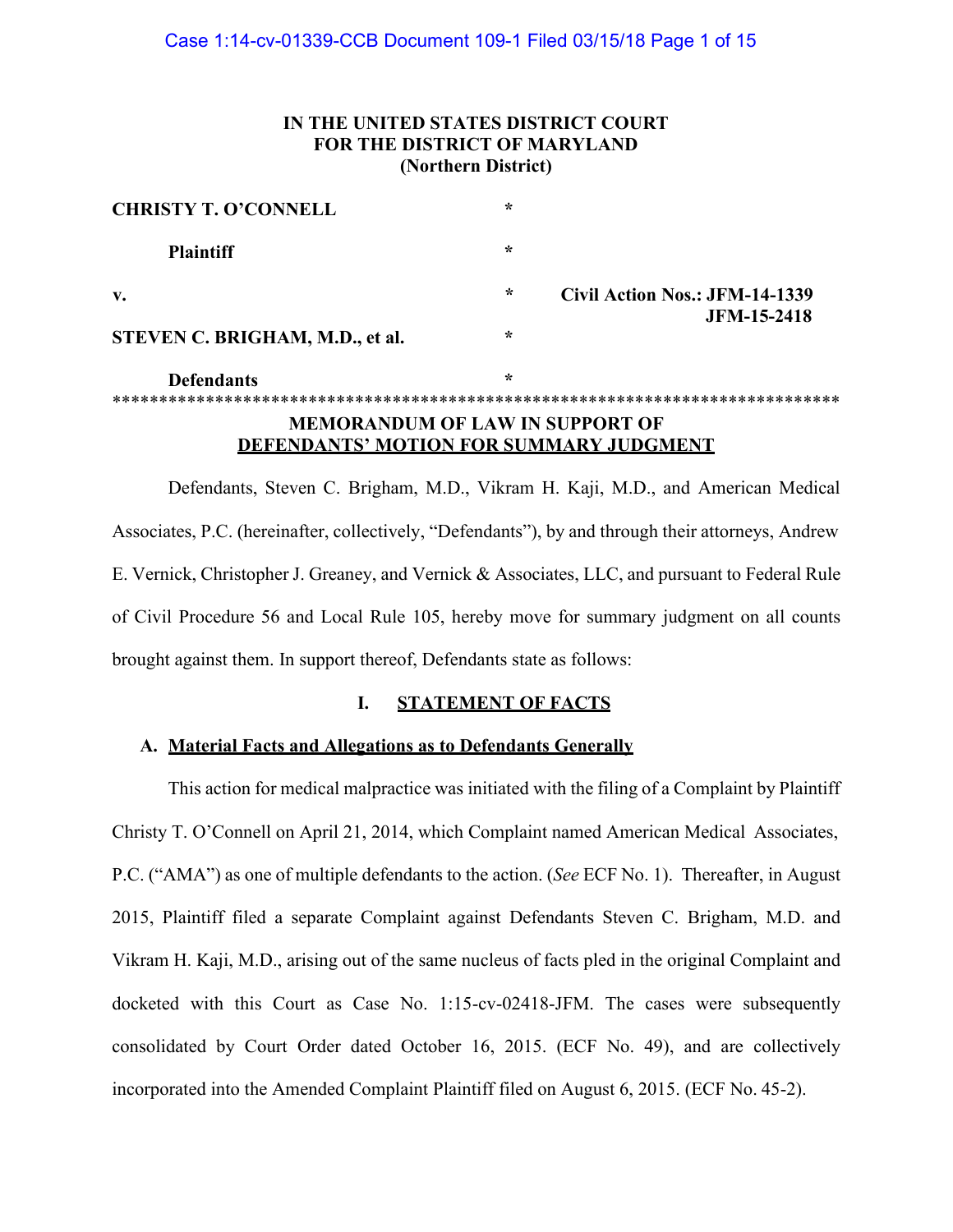### Case 1:14-cv-01339-CCB Document 109-1 Filed 03/15/18 Page 2 of 15

Plaintiff alleges that Defendants provided negligent and inadequate medical care in the consultation, preparation, and performance of abortion procedures and related services provided to Plaintiff during the summer of 2012. (*See* ECF No. 45-2, ¶ 20-31). The care at issue is alleged to have been provided primarily by co-defendant Iris Dominy, M.D. and unidentified "office managers" working at an abortion clinic in Frederick, Maryland operated by a medical practice "commonly called" "American Women's Services." *Id.* at ¶ 21. According to Plaintiff, as a result of Defendants' negligence, Plaintiff was under the mistaken belief that her abortion had been successful, and was not informed until October 2012 that she was in fact still pregnant with a viable fetus. *Id.* at ¶ 32-34. After developing preeclampsia, Plaintiff delivered a baby boy on December 21, 2012. Born 10 weeks premature, Plaintiff alleges that the child has required and will continue to require ongoing and extensive medical care for issues related to his prematurity. *Id.* at ¶ 36-38.

After filing suit, Plaintiff failed to effectuate proper service of the Complaint and Summons upon Defendants AMA, Brigham, and Kaji. Defendants' resultant failure to file timely Answers to Plaintiff's Complaint led this Court entered orders of default against AMA (ECF No. 30), Dr. Kaji (ECF No. 62), and Dr. Brigham (ECF No. 70), respectively. Thereafter, on August 3, 2016, Plaintiff filed a Motion for Default Judgment against six (6) different defendants named in the case: AMA; Dr. Brigham; Dr. Kaji; Associates in OB/GYN Care, LLC ("Associates"); Rose Health Services Company ("Rose Health"); and Mansour G. Panah, M.D. By Order dated August 5, 2016, the Court granted Plaintiff's Motion and entered default judgment against those six defendants, individually and jointly and severally, in the amount of \$6,500,000.00. (ECFNo. 77).

After receiving notice that a Complaint had been filed against them, Defendants Brigham, Kaji, and AMA proceeded to file a Motion to Set Aside the Default Judgment, arguing that because service was never properly effectuated upon them, the Judgment was *void ab initio* and should be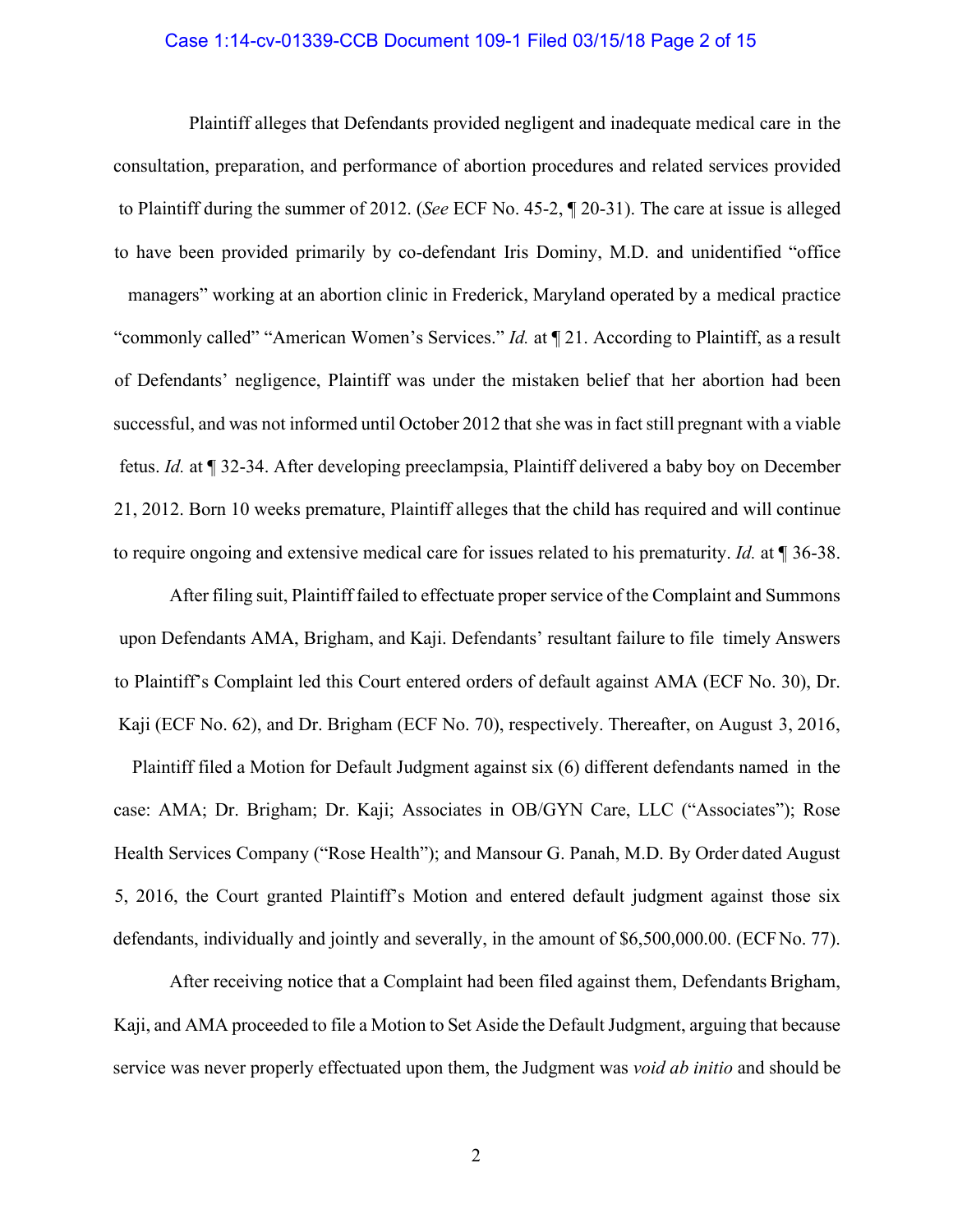#### Case 1:14-cv-01339-CCB Document 109-1 Filed 03/15/18 Page 3 of 15

vacated (ECF No. 86). By Order dated June 16, 2017, the Court granted Defendants' Motion, setting aside the Default Judgment and allowing Defendants to proceed to the merits of the case against them. (ECF No. 99). With discovery now closed, Defendants move for summary judgment on all counts brought against them.

#### **B. Material Facts and Allegations as to Defendant AMA**

Plaintiff alleges in her Complaint that, at all times relevant to the instant case, AMA was one of multiple medical facilities—along with co-defendants Associates and Rose Health conducting business in the State of Maryland under the trade name "American Women's Services" and offering abortion procedures and other related medical services to the general public, and that in such capacity AMA held itself out to Plaintiff "as practicing within the ordinary standards of medical care, particularly those related to obstetrics and gynecology." (ECF No. 45-2, ¶ 12). Consequently, it is asserted in the Complaint that AMA, doing business as American Women's Services, "owed a duty" to Plaintiff to "exercise reasonable skill and care in selecting competent personnel, and to provide diagnostic and medical services and treatment in accordance with the ordinary standards of care." *Id.* AMA, according to the Complaint, breached this purported duty to Plaintiff through the allegedly negligent care provided to her by its "agents, servants, employees and/or apparent agents," Dr. Dominy and the unnamed "office manager(s)" at the Frederick abortion clinic. *Id.* at ¶ 42. The Complaint also claims that AMA (once again purportedly operating as American Women's Services) is vicariously liable for the allegedly negligent acts of Defendants Brigham and Kaji, as detailed further below.

### **C. Material Facts and Allegations as to Defendants Brigham and Kaji**

The Complaint alleges that Drs. Brigham and Kaji,

held themselves out to the Plaintiff…as experienced, competent, and able physician[s]…possessing or providing that degree of skill and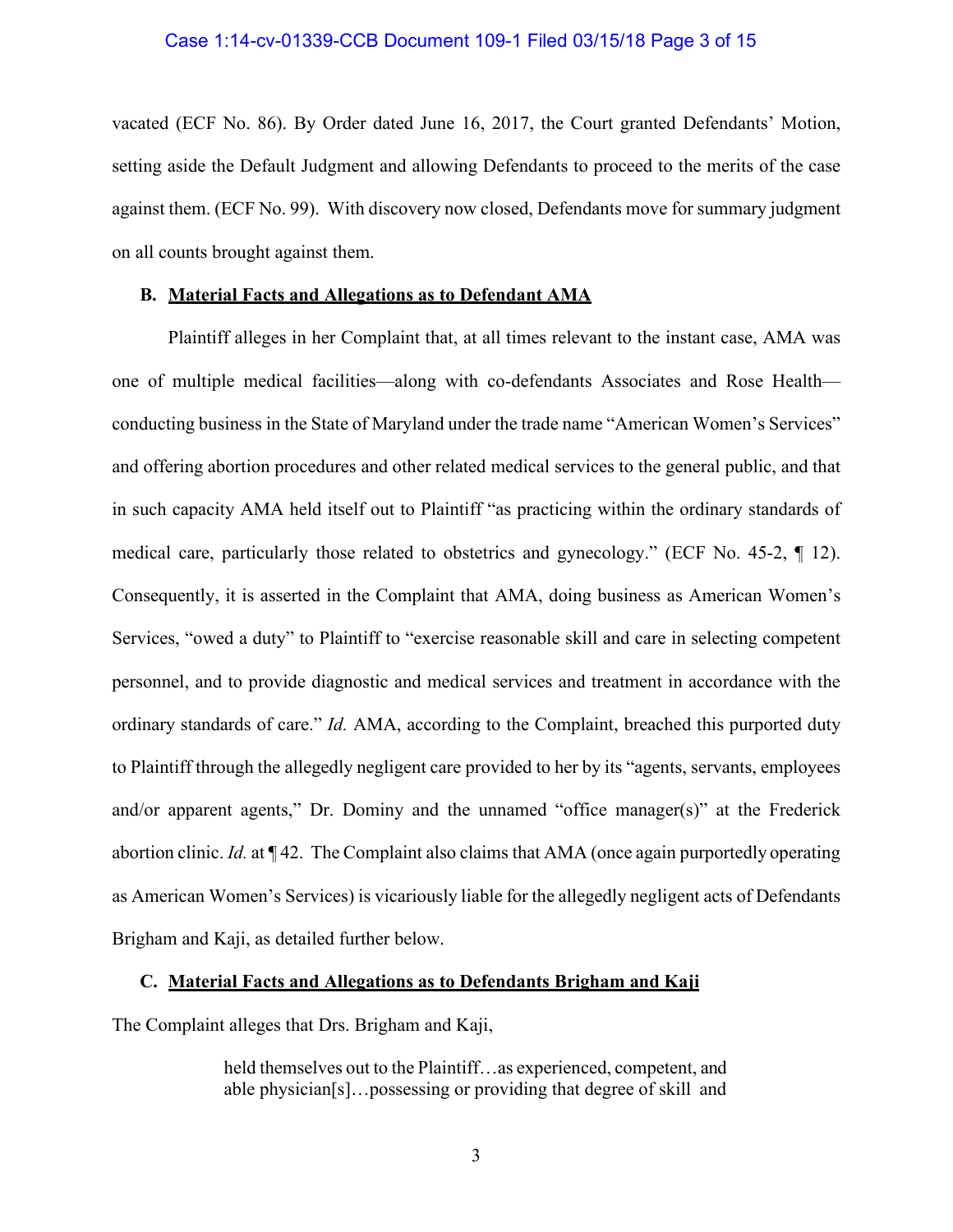knowledge that is ordinarily possessed by those who devote special study and attention to the practice of medicine, particularly obstetrics and gynecology, and as such, owed a duty to the Plaintiff to render that degree of care and treatment which is ordinarily rendered by those who devote special study and attention to the practice of medicine, particularly obstetrics and gynecology.

(ECF No. 45-2, ¶ 13). The Complaint further represents that at all times relevant to Plaintiff's case, Drs. Brigham and Kaji, along with Dr. Dominy, were "agents, servants, employees and/or apparent agents" of Associates, AMA, Rose Health, and/or American Women's Services "acting within the scope of their employment and/or agency." *Id.* at  $\P$  14. More specifically, Plaintiff alleges that Dr. Brigham was the owner of these medical facilities, and that the facilities functioned as an "alter ego" for Brigham "inasmuch as he exercised complete domination over the finances, policy and business practices of those entities." *Id.* at ¶ 15-16. The Complaint avers that Dr. Brigham used the entities "to commit fraud or wrong and to avoid his duty of care to his patients, and to act in a dishonest and unjust way in contravention to the rights of his patients, and that such control and breach of said duty proximately caused harm to the patients and in particular, the Plaintiff." *Id.* at ¶ 16.

The Complaint alleges that Dr. Brigham also "exercised control over the operation of four abortion clinics in the State of Maryland (Frederick, Silver Spring, Baltimore, and Cheverly) that operated under the trade names Associates in Ob/gynCare, American Medical Associates, and American Women's Services." *Id.* at  $\P$  17. Among other things, Dr. Brigham purportedly "hired" and fired employees to staff the clinics…created and implemented medical policies and procedures, was responsible for the delivery of quality care, and performed other aspects of management and operation." *Id.* Dr. Brigham is alleged to have hired Dr. Kaji as Medical Director of the four abortion clinics, and Kaji's responsibilities in that role supposedly "included creating and implementing policies and procedures to be followed in the Maryland clinics, and ensuring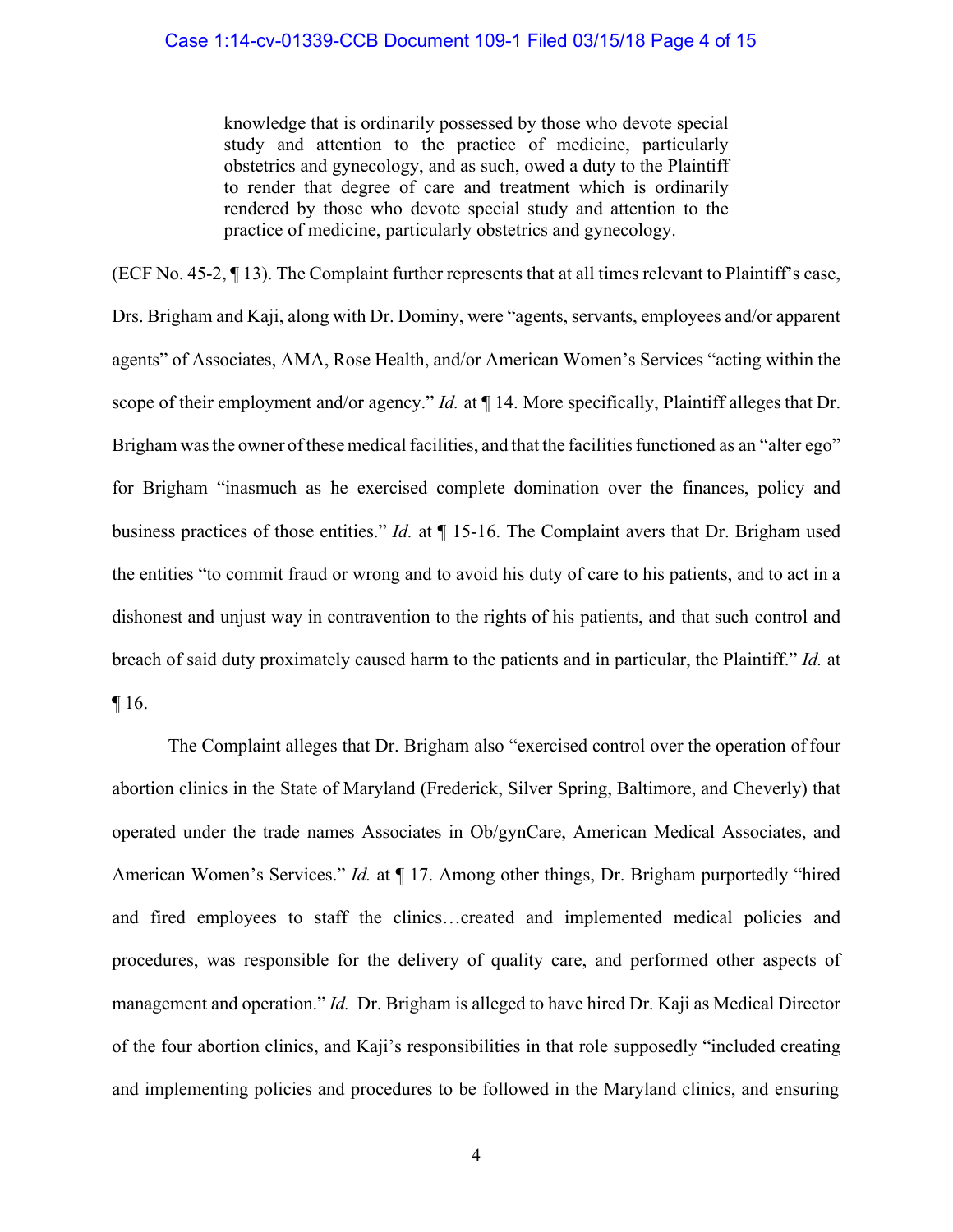#### Case 1:14-cv-01339-CCB Document 109-1 Filed 03/15/18 Page 5 of 15

the delivery of quality of care under Dr. Brigham's direction. *Id.* at ¶ 18.

In their capacities as owner and Medical Director, respectively, of "American Women's Services," Plaintiff asserts that Dr. Brigham and Dr. Kaji each "owed a duty of care to the Plaintiff even though they did not directly treat her"—and that they breached said duty by knowingly using unqualified "office managers" to provide abortion services to patients in lieu of properly trained professionals. *Id.* at ¶ 23. Finally, Plaintiff alleges in her Complaint that both Defendants "drafted and/or approved" consent documents and other patient materials containing inaccurate and "false" information regarding the medical procedures and related services in question. *Id.* at ¶ 27-29. This, according to Plaintiff, constituted a negligent failure by Drs. Brigham and Kaji to obtain adequate informed consent from Plaintiff with respect to the medical care and services she received. *See id.*  at Count III, ¶ 47-50.

As set out and explained *infra*, Section III, none of the aforementioned allegations presented in Plaintiff's Complaint bear any valid basis in the objective record before this Court. Rather, the undisputed material facts demonstrate that at all times relevant herein, AMA was **not** conducting business in the State of Maryland nor providing abortion services under the trade name "American Women's Services," that Dr. Brigham was **not** the owner or "alter ego" of either Associates, Rose Health, or American Women's Services nor exerting any sort of "domination" or "control" over those entities or the operations and procedures of any of the four Maryland abortion clinics in question, and that Dr. Kaji has **never** even practiced medicine in Maryland let alone served as the Medical Director of four different clinics in a State where he is not licensed to do so—and was not otherwise involved in **any** aspect of the Plaintiff's case. Nor did any of these Defendants exercise any form of agency or control over the allegedly negligent care and conduct rendered, such that they owed any corresponding duty to Plaintiff or were otherwise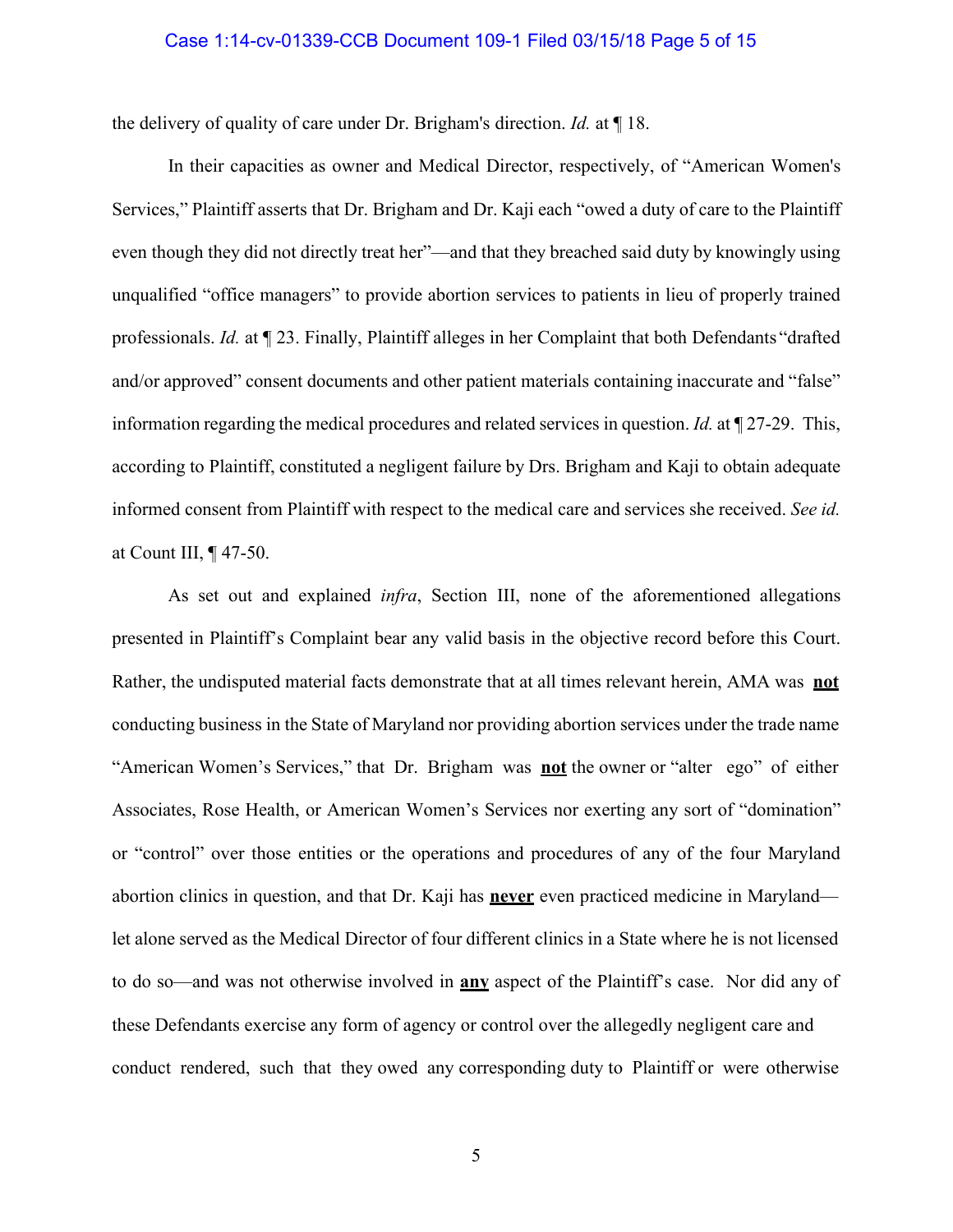### Case 1:14-cv-01339-CCB Document 109-1 Filed 03/15/18 Page 6 of 15

vicariously liable for the actions of the individuals providing said care.

Instead, the sole connection between Defendants and the claims presented was the staffing of Dr. Dominy, as an independent contractor, into Associates in Ob/Gyn Care's medical practice at the four Maryland abortion clinics operated by Associates—pursuant to an expressly defined independent contractor agreement entered into by AMA and Associates. Accordingly, Defendants bear no liability of any kind in relation to Plaintiff's allegations of negligence, and Defendants are entitled to summary judgment as a matter of law.

#### **II. STANDARD OF REVIEW**

On review of a motion for summary judgment, "[t]he court shall grant summary judgment if the movant shows that there is no genuine dispute as to any material fact and the movant is entitled to judgment as a matter of law." Fed. Rule Civ. P. 56(a). A dispute is genuine if "a reasonable jury could return a verdict for the nonmoving party." *Dulaney v. Packaging Corp. of Am.*, 673 F.3d 323, 330 (4th Cir. 2012). A fact is material if it "might affect the outcome of the suit under the governing law." *Henry v. Purnell*, 652 F.3d 524, 548 (4th Cir. 2011) (*quoting Anderson v. Liberty Lobby, Inc*., 477 U.S. 242, 248 (1986)). As the Fourth Circuit has explained,

> [T]he mere existence of some disputed facts does not require that a case go to trial. The disputed facts must be material to an issue necessary for the proper resolution of the case, and the quality and quantity of the evidence offered to create a question of fact must be adequate to support a jury verdict. Thus, if the evidence is "merely colorable" or "not significantly probative," it may not be adequate to oppose entry of summary judgment.

*Thompson Everett, Inc. v. Nat'l Cable Advert., L.P.*, 57 F.3d 1317, 1323 (4th Cir. 1995) (*quoting Anderson v. Liberty Lobby, Inc*., 477 U.S. 242, 249-50 (1986)). *See also JKC Holding Co. LLCv. Washington Sports Ventures, Inc.*, 264 F.3d 459, 465 (4th Cir. 2001); *Cox v. County of Prince William*, 249 F.3d 295, 299 (4th Cir. 2001) ("'Mere speculation' by the non-movant cannot create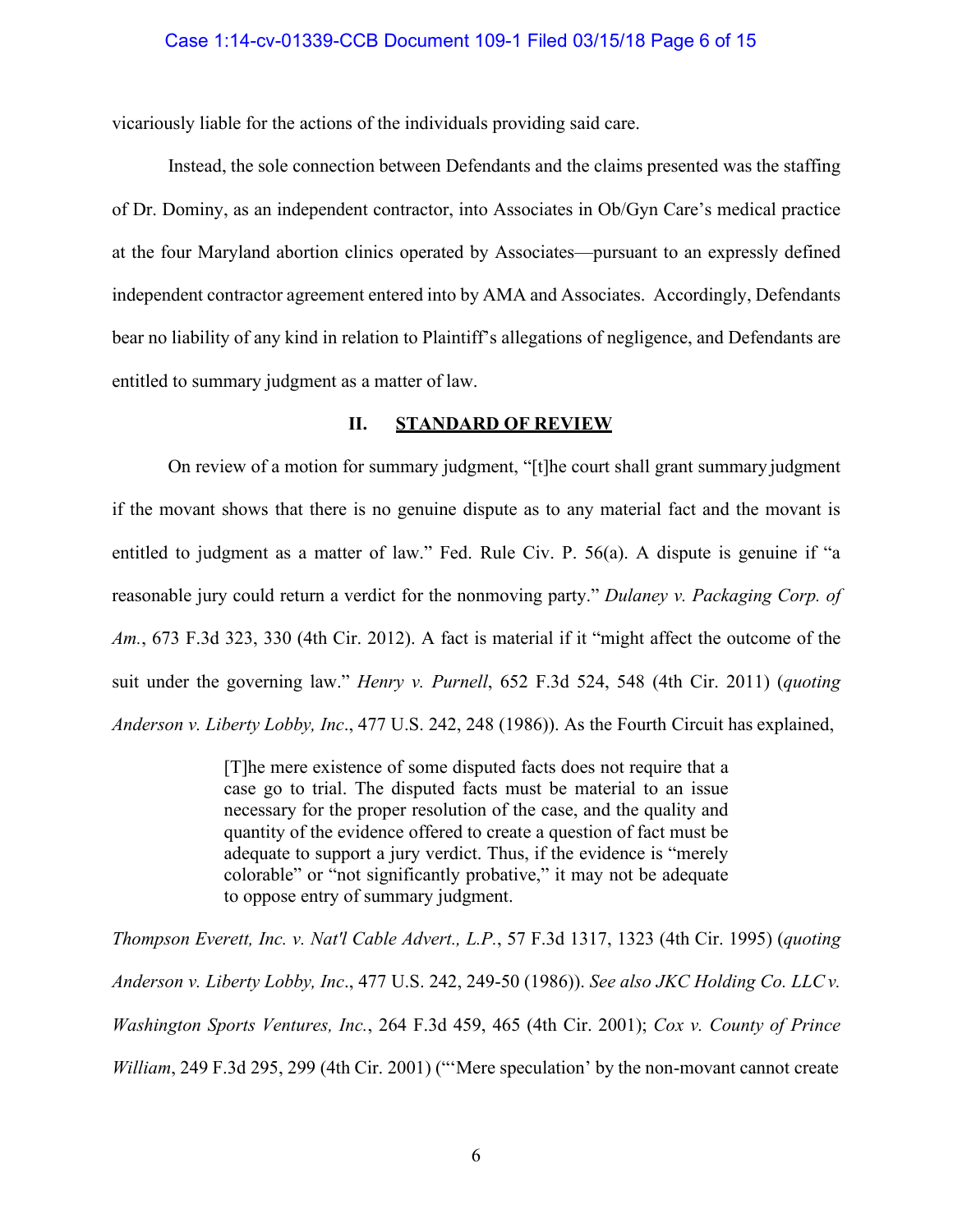a genuine issue of material fact.").

The function of the reviewing judge at the summary judgment stage is not to determine the truth of a matter or to weigh credibility but to determine whether there is any genuine issue of fact that can only properly be resolved by a finder of fact because it could reasonably be resolved in favor of either party. *Anderson*, 477 U.S. at 250. Where, as here, no genuine issue of materialfact exists, the court has an "affirmative obligation" to grant summary judgment, "to prevent factually unsupported claims and defenses from proceeding to trial." *Drewitt v. Pratt*, 999 F.2d 774, 778 (4th Cir. 1993) (internal citations and quotations omitted). Indeed, "the very purpose of Rule 56 is to eliminate a trial in such cases where a trial is unnecessary and results in delay and expense. Courts should not look the other way to ignore the existence of the genuine issues of material facts, but neither should they strain to find the existence of such genuine issues where none exist."*Mintz v. Mathers Fund, Inc.*, 463 F2d 495, 498 (7th Cir. 1972) (emphasis added). *See also Mesnick v. General Elec. Co.*, 950 F.2d 816, 822 (1st Cir. 1991) (summary judgment serves as "a means of avoiding full-dress trials in unwinnable cases."). "While a day in court may be a constitutional necessity when there are disputed questions of fact, the function of a motion for summary judgment is to smoke out if there is any case, i.e., any genuine dispute as to any material fact, and, if there is no case, to conserve judicial time and energy by avoiding an unnecessary trial and by providing a speedy and efficient summary disposition." *Bland v. Norfolk & Southern R. Co.*, 406 F2d 863, 866 (4th Cir. 1969).

A motion for summary judgment under Rule 56 is thus "an extremely important device for conservation of judicial time and costs of litigation where it is clear that no claim or defense to claim exists as matter of law." *Champion Brick Co. v. Signode Corp.*, 263 F.Supp 387, 391 (D. Md. Jan. 5, 1967). It provides a critical procedure "for unmasking frivolous claims and putting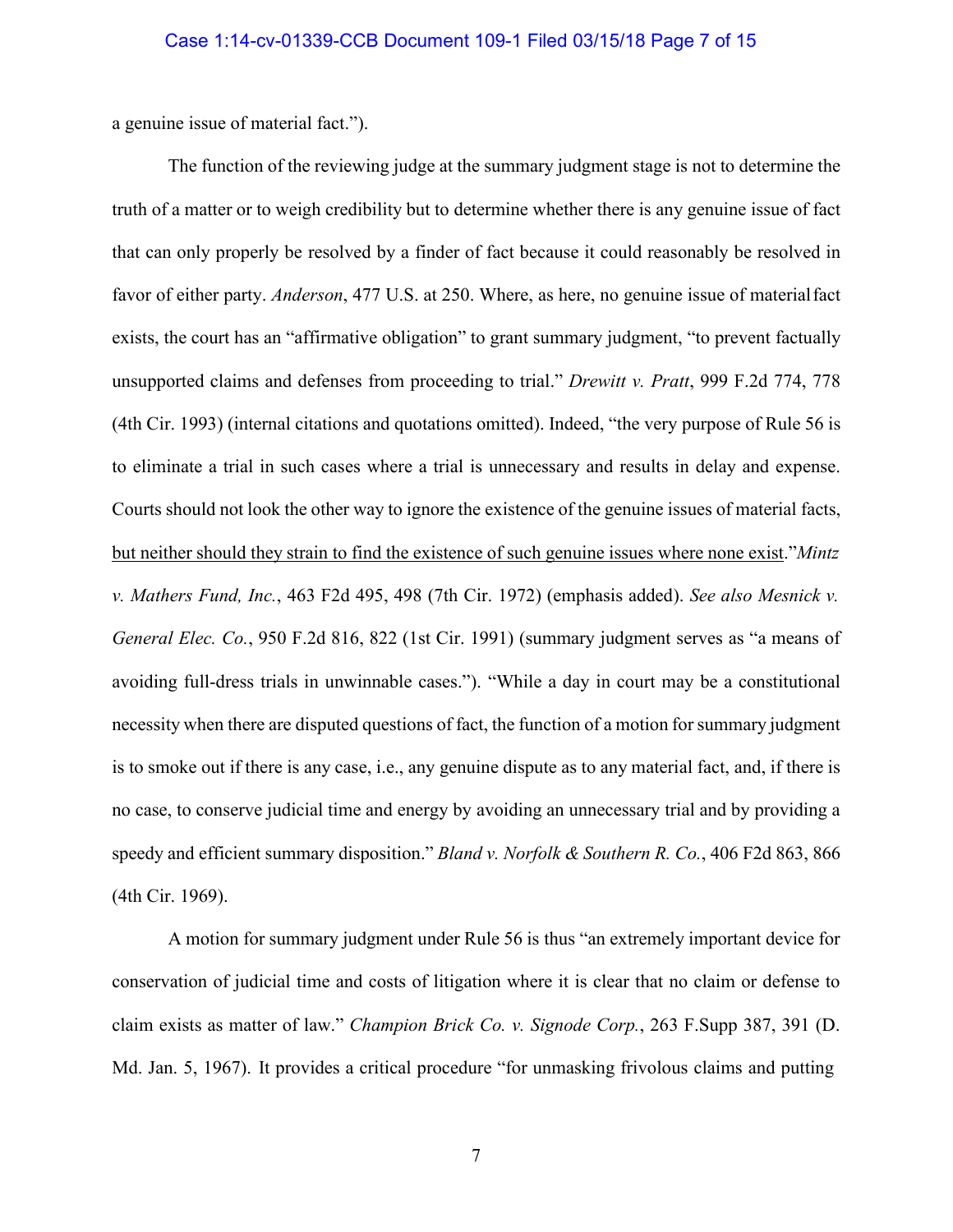#### Case 1:14-cv-01339-CCB Document 109-1 Filed 03/15/18 Page 8 of 15

swift end to meritless litigation," *Quinn v. Syracuse Model Neighborhood Corp*., 613 F.2d 438, 445 (2d Cir. 1980), and ultimately "advances the salutary objective of avoiding useless, expensive and time-consuming trials where there is actually no genuine, factual issue remaining to be tried." *Anderson v. Viking Pump Div., Houdaille Industries, Inc.*, 545 F2d 1127, 1129 (8th Cir. 1976).

Such is the case now before this Honorable Court. Because Plaintiff lacks any kind of proof or viable evidence to support her claims against Defendants, Defendants must be "entitled to the protection ofsummary judgment against the heavy burden and expense of a protracted trial." *Mutual Marine Office, Inc. v. Atwell, Vogel & Sterling, Inc.*, 484 F.Supp 351, 355 (S.D.N.Y. Feb. 5, 1980). The fair and equitable administration of justice dictates that summary judgment be granted to Defendants on all counts presented.

#### **III. ARGUMENT**

### **A. Plaintiff's Claims Against Defendants Have No Basis in Fact or in Law and Summary Judgment Must Therefore be Entered in Favor of Defendants on All Counts Alleged**

The instant Motion for Summary Judgment must be granted because Plaintiff has utterly failed to prove **any** of the bald allegations or baseless claims pled against Defendants Brigham, Kaji, and AMA, and there remains no genuine issue of material fact on the matter. Indeed, there has not been one scintilla of evidence put forth during the course of this litigation to sustain any portion of any count brought against these Defendants—despite ample opportunity for Plaintiffto procure, develop and present any such proof that might exist over several months of discovery that the parties have partaken since the initial filing of the Complaint.<sup>1</sup> Plaintiff's demonstrated

<sup>&</sup>lt;sup>1</sup> Although the formal discovery period for Plaintiff's claims against Defendants AMA, Brigham, and Kaji specifically was more abbreviated, it is undisputed that the counts against these Defendants arise out of the same nucleus of facts and discoverable information underlying Plaintiff's original Complaint filed in April 2015. As acknowledged by the parties in their recent Joint Status Report to this Court, the underlying discovery necessary to properly consider and decide the instant Motion has been conducted and completed. (*See* ECF No. 106). The opportunity for "additional limited discovery"—as requested in the Joint Status Report and permitted by the Court's Marginal Order granting the same (ECF No. 108)—pertains only to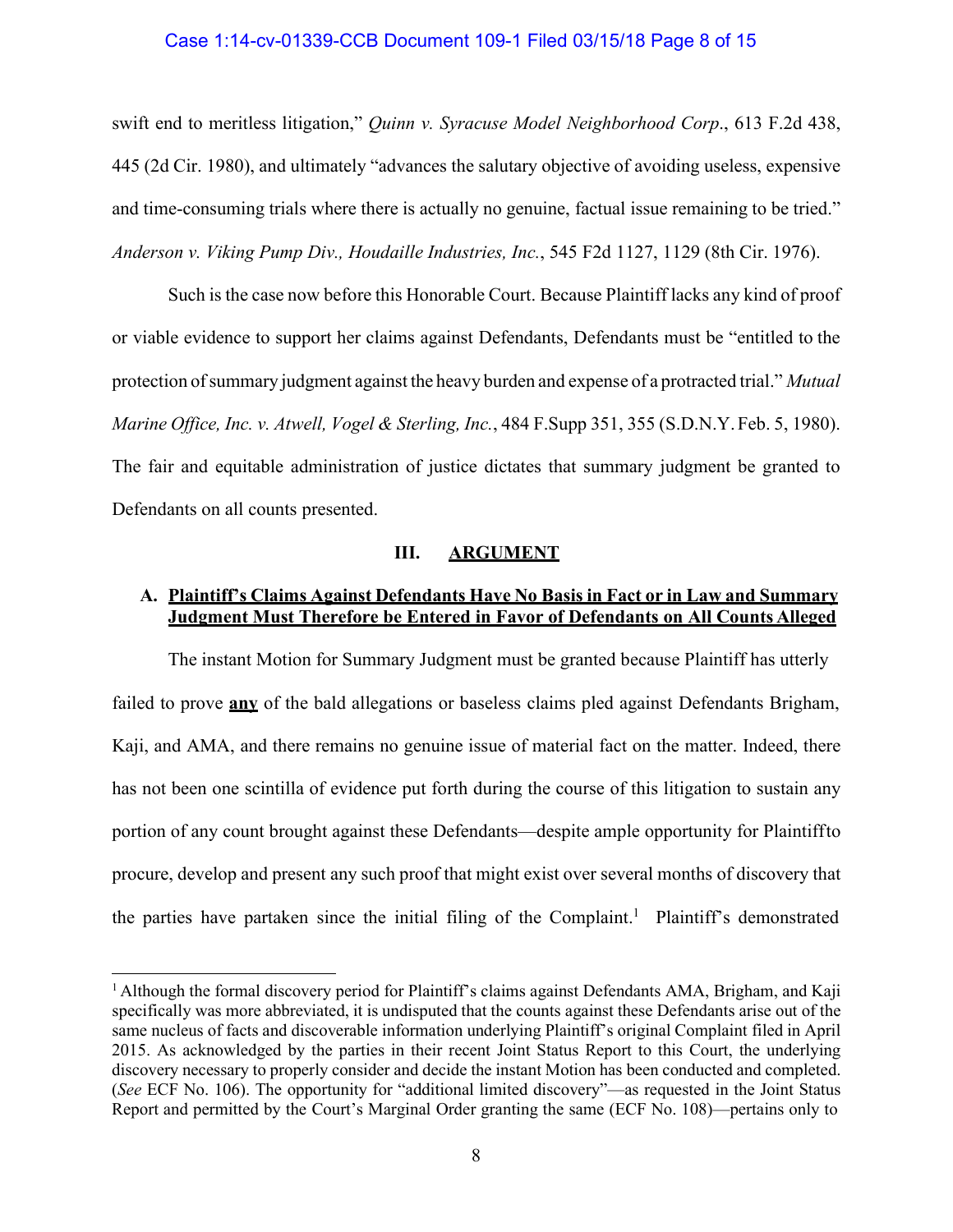#### Case 1:14-cv-01339-CCB Document 109-1 Filed 03/15/18 Page 9 of 15

inability to substantiate her claims against Defendants and refute the factual evidence and sworn testimony that has been produced to the contrary underscores and confirms that no genuine dispute exists as to any material fact upon which "a reasonable jury could return a verdict for [Plaintiff]." *Dulaney*, 673 F.3d at 330 (4th Cir. 2012). Summary judgment is thus warranted and appropriate at this stage of the litigation, and it should be granted to Defendants on all counts brought against them.

# 1. Neither AMA Nor Dr. Brigham Owned, Operated, or Practiced Medicine Within the Abortion Clinics in Question, Nor Did They Control, Oversee, or Direct any Aspect of the Contested Medical Care and Services Provided Therein to Plaintiff

Dr. Brigham's sworn, unrefuted testimony is that he has never held ownership interests in either Associates, Rose Health, or American Women's Services, nor has he ever operated AMA under the trade name "American Women's Services"—contra Plaintiff's conflation of all these entities into a single "alter ego" of Dr. Brigham's, as avered in the Complaint. (Exhibit 1,

*Transcript of Stephen C. Brigham, M.D.*, at Tr. 70-71; 81-82; 86-87; 204). Dr. Brigham further affirmed under oath that AMA's relationship with Associates during the time period relevant to Plaintiff's case was strictly one based on an express independent contractor-based agreement wherein AMA staffed Associates' abortion clinics in Maryland with qualified physicians. (Ex. 1) at Tr. 109-110). And, he reiterated at multiple points in his testimony that Dr. Kaji was never the Medical Director of AMA (as asserted in Plaintiff's counts against Dr. Kaji) nor otherwise involved in any capacity or connection to the care and treatment of Plaintiff.

Aside from her bald and entirely uncorroborated assertions in the Complaint that "[u]pon information and belief," Dr. Brigham was the owner of Associates, Rose Health, and AMS, served

the updating of Plaintiff's existing claim for damages, and the parties readily acknowledged in their Status Report that the need for such further discovery could be entirely "obviated should the case be disposed of via summary judgment." (ECF No. 106).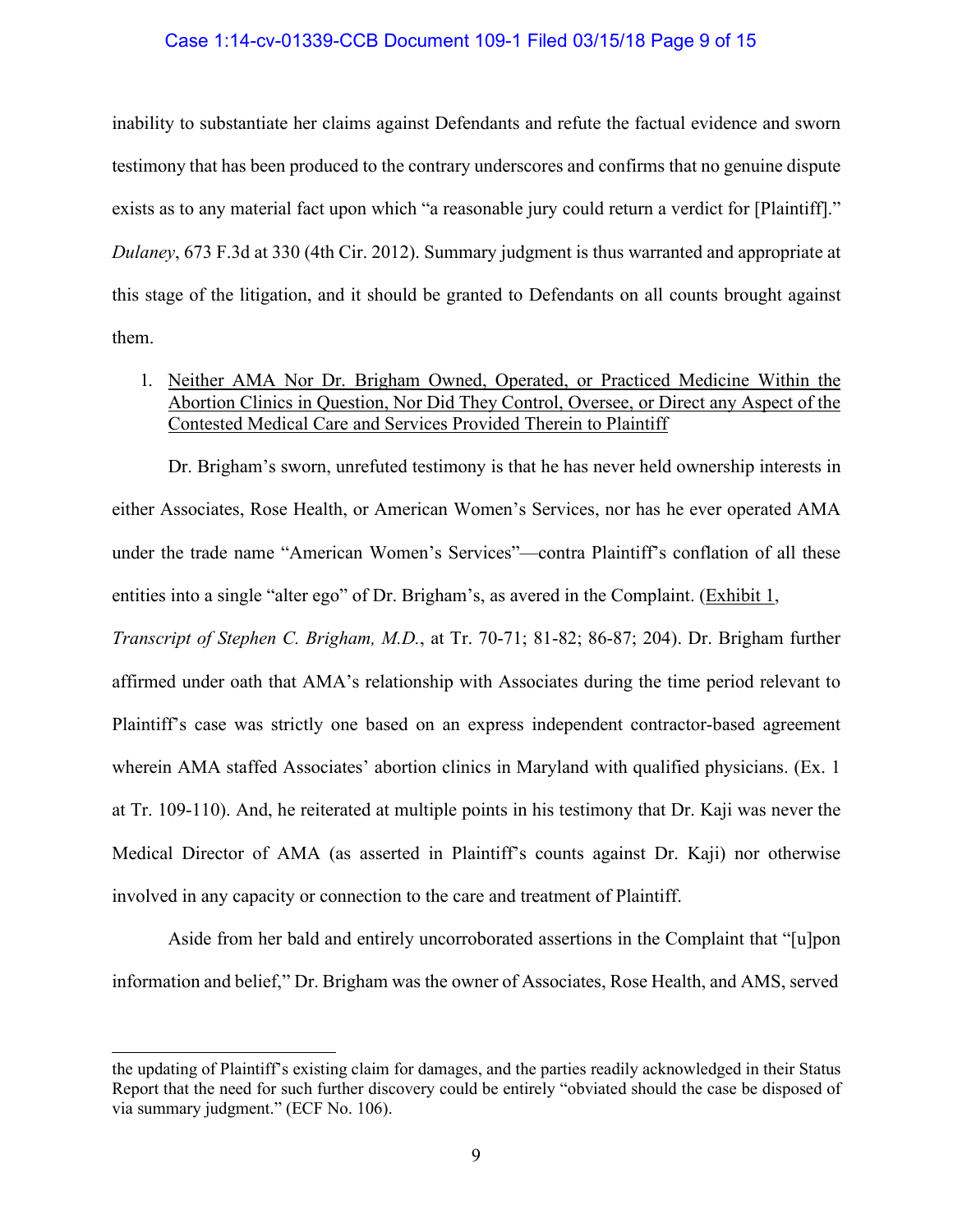# Case 1:14-cv-01339-CCB Document 109-1 Filed 03/15/18 Page 10 of 15

as a supposed "alter ego" for the entities by exercising "complete domination" over their business practices and policies, and exerted near-total control over the day-to-day operations of all four Maryland abortion clinics (ECF 45-2, ¶ 16-17), Plaintiff has failed to adduce actual, supporting evidence to substantiate these sweeping claims against Dr. Brigham and in turn dispute his sworn testimony to the contrary. In fact, the available evidence in the record only further substantiates the factual assertions and representations of Dr. Brigham. In support of their prior Motion for Relief from Default Judgment, Defendants filed an affidavit executed by Nancy Luke, the former CFO and CEO of Associates, which set out and affirmed several uncontroverted material facts consistent with Dr. Brigham's testimony. (*See* ECF 97-3). Ms. Luke confirmed that none of the Maryland abortion facilities were owned, leased, or licensed to AMA, that Dr. Panah, not Dr. Kaji, was the Medical Director for Associates, and that Dr. Brigham has "never been a managing member, nor any member," of Associates, as is directly asserted in the Complaint. *Id.*

These very same material facts were further corroborated by the deposition testimony of Melissa Shachnovitz, the office administrator for the four abortion clinics operated by Associates at the time of the events in this case. With respect to the relationship between Associates and AMA, Ms. Shachnovitz explained that "Associates was the entitythat I was the administrator for. AMA was who we contracted our doctors from for Associates." (Exhibit 2, *Deposition of Melissa Shachnovitz*, at Tr. 13:3-5). She also confirmed that it was Associates, not AMA or Dr. Brigham, that paid her salary (*Id.* at 16:6-7). Ms. Shachnovitz asserted that, to her knowledge, Dr. Walker was the owner of Associates (*Id.* at 15:2-5) and also served as the supervisor for staff members employed in the clinics (*Id.* at 31:8-11). At the same time, she described Dr. Brigham and AMA's relationship with Associates as precisely the kind of independent contractor/staffing arrangement Dr. Brigham and Ms. Luke avowed to: "[H]e provided the physicians through American Medical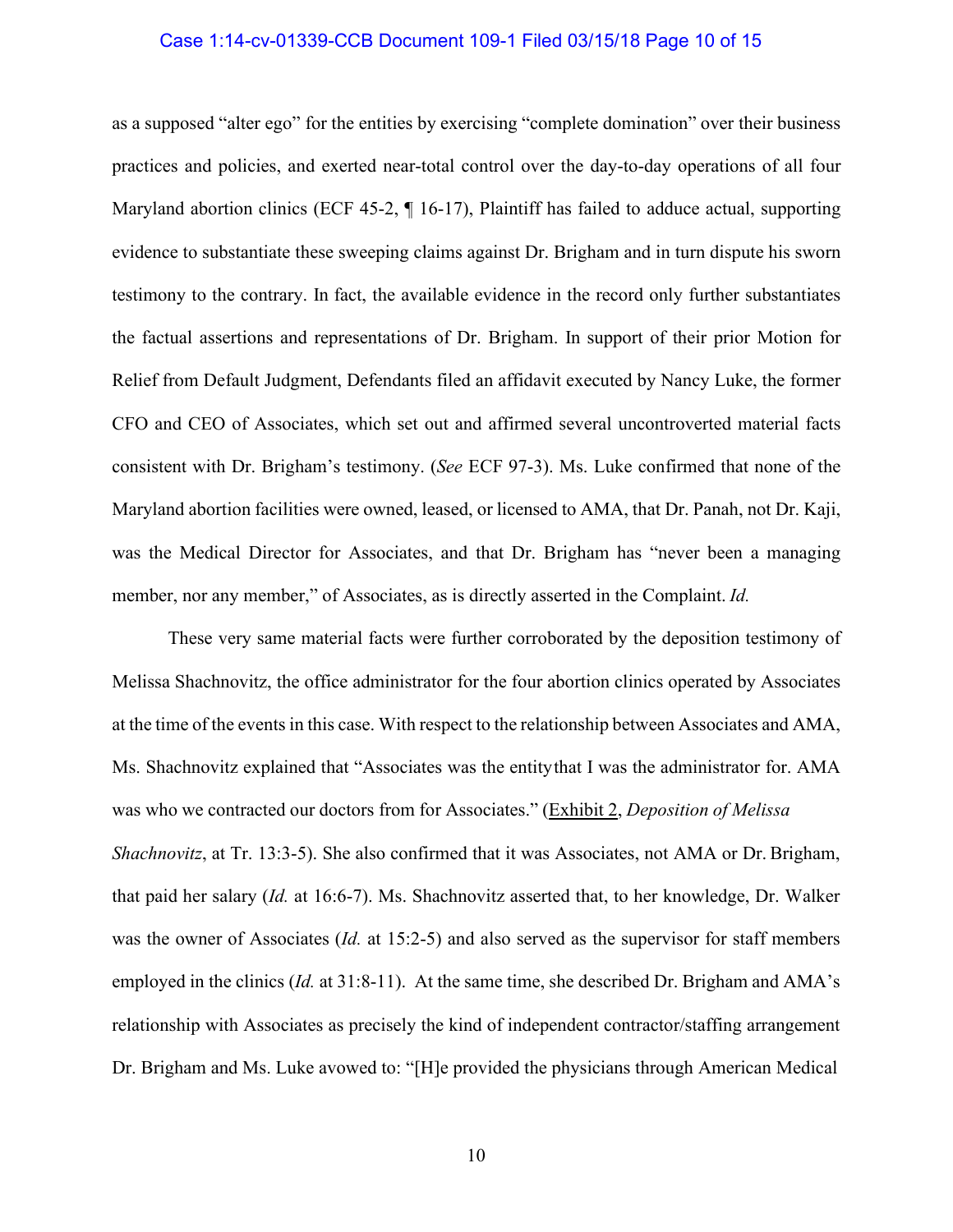### Case 1:14-cv-01339-CCB Document 109-1 Filed 03/15/18 Page 11 of 15

Associates. That there was, I imagine, some kind of contract in place that he would provide the physicians that would perform services throughout the four Maryland offices." (*Id.* at 15:6-13) and in turn noting that she did not believe Dr. Brigham had any association with the Maryland facilities or their non-physician employees. Perhaps just as telling to the determination of Dr. Brigham's real involvement with the Maryland clinics and the medical services being provided therein, Ms. Shachnovitz testified that during the two years in which she worked at Associates' Maryland clinics, she **never once** saw Dr. Brigham at any of the practice's four locations (*Id.* at  $29:21 - 30:4$ ). Such a total lack of on-site presence over an extended period of time is simply inconceivable for someone allegedly "exercising complete domination over the finances, policy, business practices" and daily operation of a business.

The evidence before this Court relatedly supports Defendants' position that Dr. Brigham and AMA also maintained a clear principal-independent contractor relationship with Dr.Dominy. Not only was the relationship expressly spelled out and defined as such by the explicit terms of the Physician-Independent Contractor Agreement entered into by the parties, but in practice, too, the association remained clearly delineated with respect to the scope and control of Dr. Dominy's work at the Maryland abortion clinics. Indeed, Dr. Dominy recounted in her own deposition testimony in this case the evident lack of control Dr. Brigham could exert over the care and medical services she provided at the clinics:

> Q Did Dr. Brigham have any issue with your 3 personal decision not to perform D&Es? 4 A He really wanted me to perform D&Es, but I 5 wasn't having it. He really would have made me the 6 complete doctor, but I explained to him that that's 7 not something I could do. 8 Q What do you mean he would have made you 9 the complete doctor? 10 A That he really wanted somebody who did 11 first and seconds and he would have been thrilled to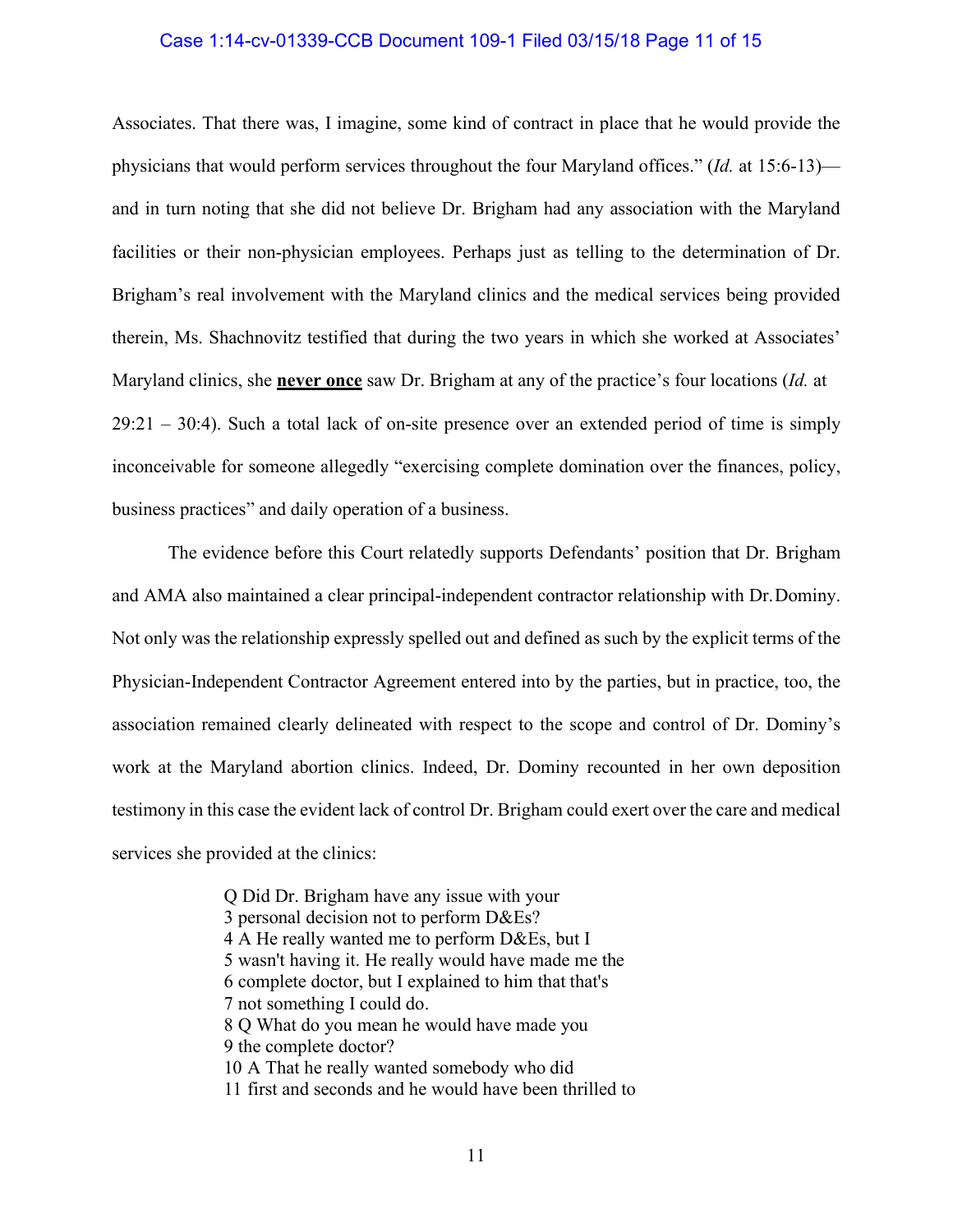#### Case 1:14-cv-01339-CCB Document 109-1 Filed 03/15/18 Page 12 of 15

12 death. And he knew I had had experience with them 13 and wanted me to, but I wasn't going to. It just 14 wasn't going to work.

### (Exhibit 3, *Transcript of Iris Dominy, M.D.*, at Tr. 66:3-14).

The determination of whether the terms and function of a particular work arrangement constitute a principal-independent contractor or traditional employer-employee relationship is a case-specific and fact-intensive inquiry. *See, e.g.*, *Schultz v. Capital Int'l Sec., Inc.*, 466 F.3d 298, 305 (4th Cir. 2006); *Wells v. Gen. Elec. Co.*, 807 F. Supp. 1202, 1204 (D. Md. 1992); *Bradford c. Jai Medical Systems Managed Care Organizations, Inc.*, 439 Md. 2 (2014). Among the most commonly analyzed factors used in making the determination are: (1) the degree of control that the putative employer has over the manner in which the work is performed; (2) the worker's opportunities for profit or loss dependent on his managerial skill; (3) the worker's investment in equipment or material, or his employment of other workers; (4) the degree of skill required for the work; (5) the permanence of the working relationship; and (6) the degree to which the services rendered are an integral part of the putative employer's business. *Schultz*, 466 F.3d 304-305 (4th Cir. 2006) (*citing U.S. v. Silk*, 331 U.S. 704 (1947)). Courts will also place significant weight on whether the agents were, as a matter of economic reality, dependent on the business they served, or, conversely, whether they were in business for themselves. *Schultz*, 466 F.3d 304-305 (4th Cir. 2006). Here, all applicable factors and considerations support the underlying reality that Defendant's only connection to the alleged negligence at issue was via a prototypical principalindependent contractor relationship, for which any liability under Plaintiff's claims does not extend. *See Schultz; Bradford, supra.*

The uncontroverted testimonial evidence in the record is that AMA and Associates were independent and distinct business entities—separately owned and operated. Dr. Walker, **not** Dr.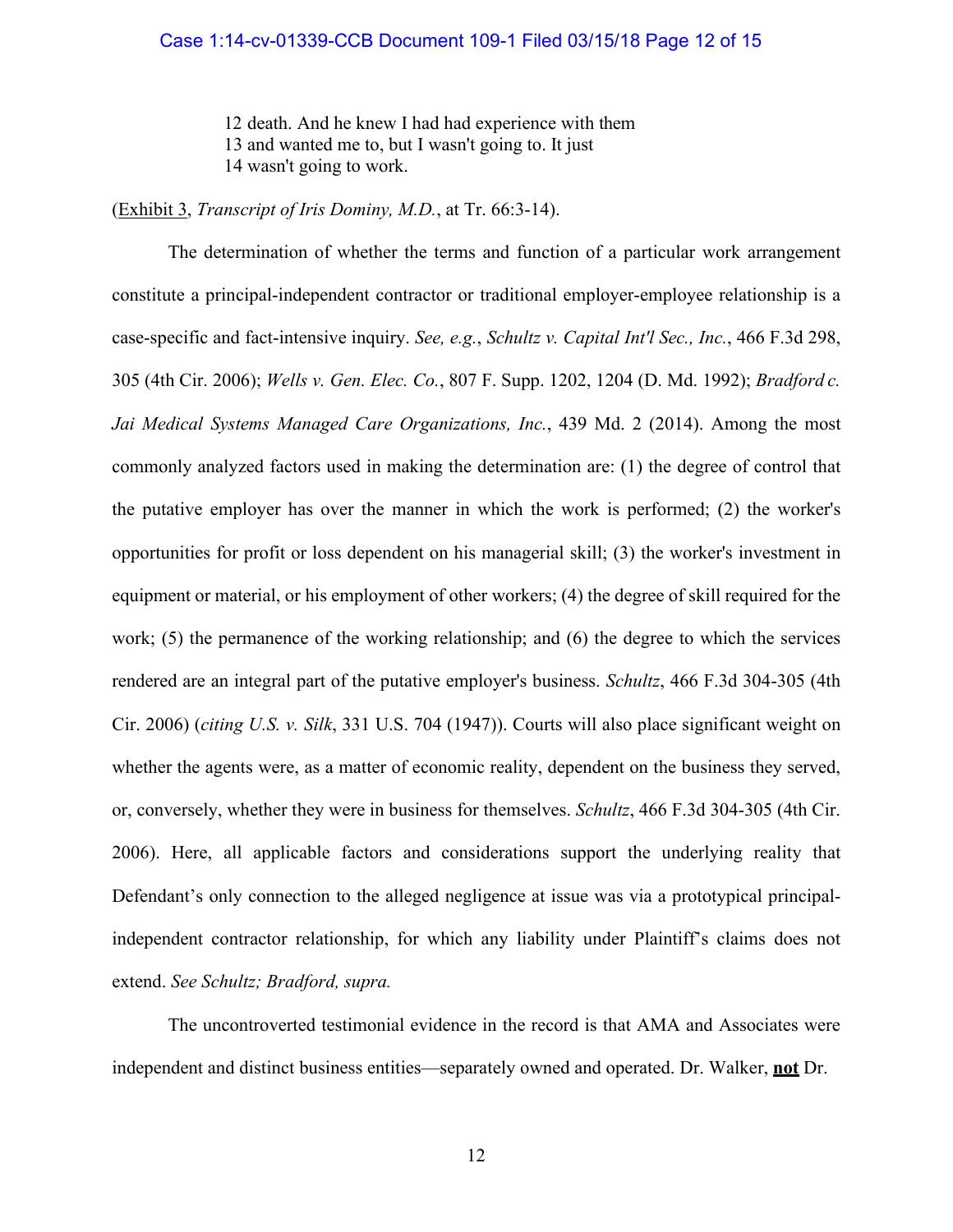#### Case 1:14-cv-01339-CCB Document 109-1 Filed 03/15/18 Page 13 of 15

Brigham, was the apparent owner of Associates at all times relevant hereto. Dr. Panah, **not** Dr.

Kaji, was the Medical Director for the clinics. Dr. Walker and Dr. Panah oversaw and controlled the scope of employment of Associates' workforce and the operation of its facilities. Dr. Brigham had little to no interaction with non-physician employees at the clinics—and certainly is not described by anyone with firsthand knowledge of the circumstances as having exercised any sort of supervisory authority or control over such staff members' employment. And, even with respect to the physician-independent contractors that he did hire and place at the clinics for Associates, it is clear that he did not control or dictate any of the medical care and/or abortion services they provided through Associates—including as to Dr. Dominy and the work she performed at the Maryland clinics for patients like Plaintiff. In virtually every way measurable, Dr. Brigham and AMA's involvement and association with the abortion clinics run by Associates, as well as the physicians who staffed them, aligns with the established and accepted definitions of a principleindependent contractor relationship under the law.

Consequently, and notwithstanding Plaintiff's sweeping and unfounded representations littered throughout the Complaint, there is simply no legal basis on the facts provided to conclude that Dr. Brigham or AMA exerted agency or control over the scope of Dr. Dominy'semployment or the operational procedures in place at Associates' clinics such that vicarious liability would arise for the care and conduct at issue. Even viewed in the most favorable and forgiving of light, Plaintiff's bald claims and insinuations to the contrary are without evidentiary merit or legal authority, and Defendants Brigham and AMA are accordingly entitled to summary judgment as a matter of law.

# 2. Dr. Kaji has Absolutely No Factual Connection or Legal Relationship to the Care or Conduct at Issue

With respect to Dr. Kaji's "role" in this matter, the undisputed factual record confirms that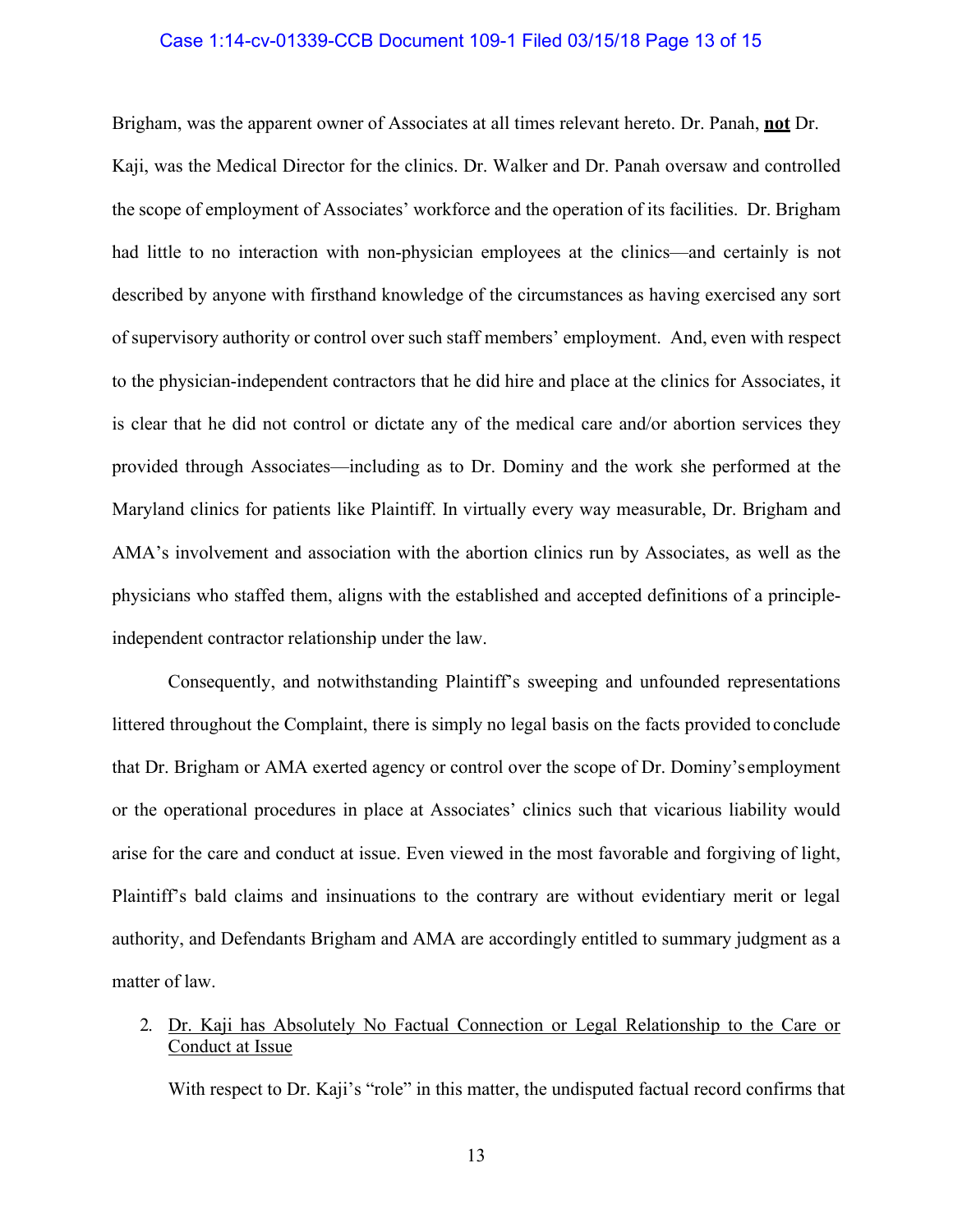#### Case 1:14-cv-01339-CCB Document 109-1 Filed 03/15/18 Page 14 of 15

there are no actionable or pertinent connections of any kind between Dr. Kaji and the allegations giving rise to Plaintiff's cause of action and claims for relief. Dr. Kaji never worked or practiced medicine in the State of Maryland at any point during the time period at issue—and was in fact never even licensed to practice within the State. He has never met, communicated with, provided medical care to, or otherwise interacted with Plaintiff Christy O'Connell in any way. He never owned or operated the medical clinics at issue in this case. And, perhaps most relevant to the determination of summary judgment, Dr. Kaji was in no way involved with any aspect of the hiring, terms of employment, or day-to-day oversight and direction of the medical providers and/or staff members working at the Frederick clinic of Associates. As Defendants have maintainedand asserted since first entering into this litigation, Dr. Kaji was **never** the Medical Director of the Maryland abortion clinics in question.

Once again, notwithstanding the unsubstantiated and entirely speculative allegations to the contrary featured in Plaintiff's Complaint against Dr. Kaji, absolutely no evidence or alleged proof of any kind has been introduced **or even alluded to** in this case to rebut, dispute, or otherwise call into question these established, corroborated facts regarding Dr. Kaji's total and complete noninvolvement in the events and conduct in question. Indeed, Plaintiff's incorrect and unfounded representation in her initial pleadings identifying Dr. Kaji as the Medical Director of Associates appears to be the sole reason that Dr. Kaji was brought into this case to begin with, and the only reason he has continued to remain a party to the lawsuit to date.

Simply put, Plaintiff cannot demonstrate any connection or legal nexus whatsoever between Dr. Kaji and the care and conduct at issue—because no such connection exists. The claims directed against Dr. Kaji are not just unsupported by the facts and applicable law; they were wrong and plainly unverified from their inception, and have been frivolously maintained by Plaintiff ever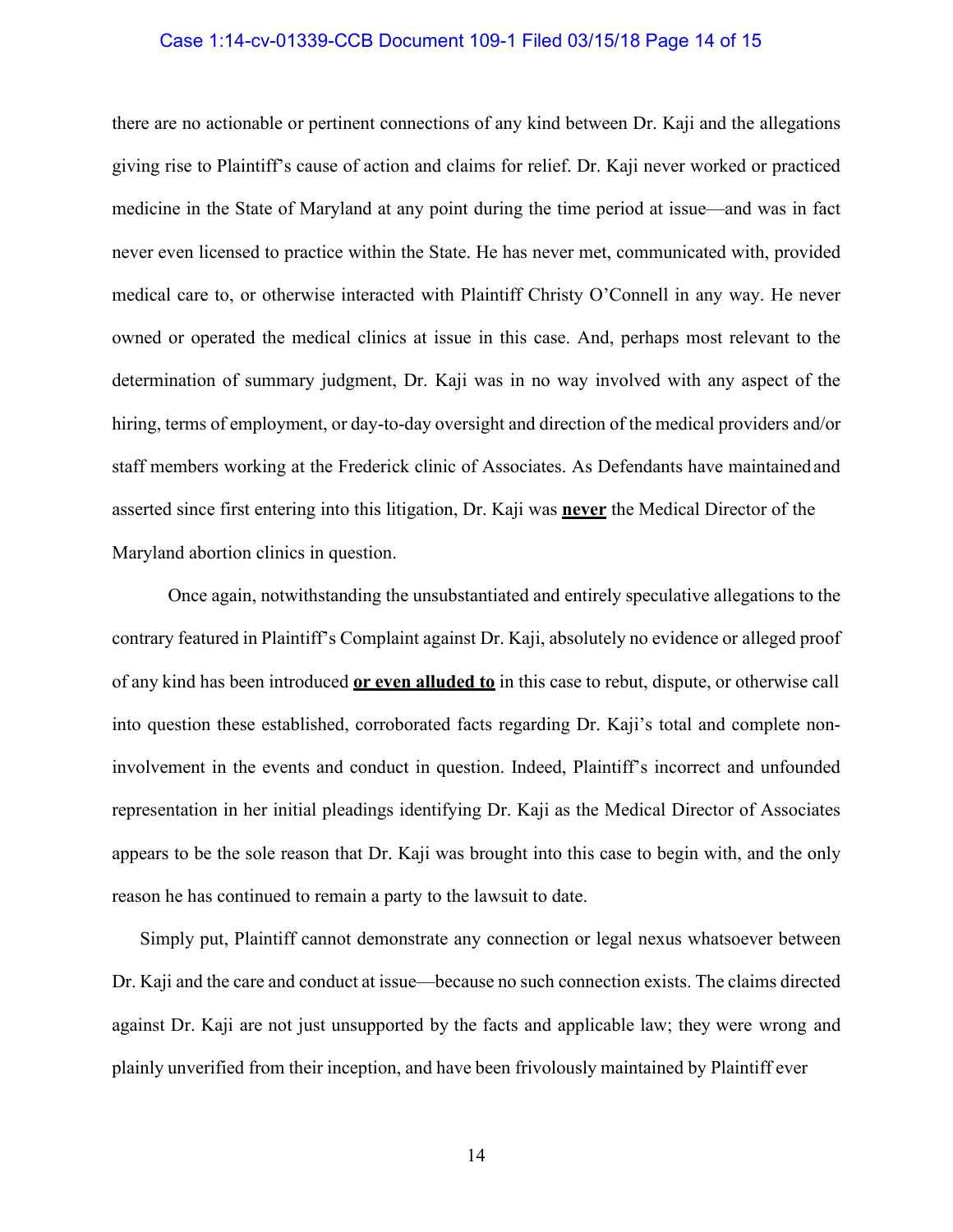### Case 1:14-cv-01339-CCB Document 109-1 Filed 03/15/18 Page 15 of 15

since. The Court should acknowledge this evident lack of any viable case against Dr. Kaji accordingly, and put an end to such baseless and unjustified misuse of judicial resources by entering summary judgment in Dr. Kaji's favor on all counts pled.

#### **IV. CONCLUSION**

For all of the foregoing reasons, Defendants respectfully request that this Honorable Court grant their Motion and enter Summary Judgement in favor of Defendants on all counts alleged, with prejudice. Such relief is necessary and appropriate under the applicable facts and law, and comports with the fair and equitable administration of justice in this case.

Respectfully submitted,

### **VERNICK & ASSOCIATES, LLC**

 $\sqrt{s/}$ 

Andrew E. Vernick, Esquire (Bar No.: 00416) Christopher J. Greaney, Esquire (Bar No.: 30173) Vernick & Associates, LLC 111 Annapolis Street Annapolis, MD 21401 [avernick@vernicklegal.com](mailto:avernick@vernicklegal.com) [cgreaney@vernicklegal.com](mailto:cgreaney@vernicklegal.com) (443) 333-4044 (Phone) *Counsel for Defendants Steven C. Brigham, M.D., Vikram H. Kaji, M.D., and American Medical Associates, P.C.*